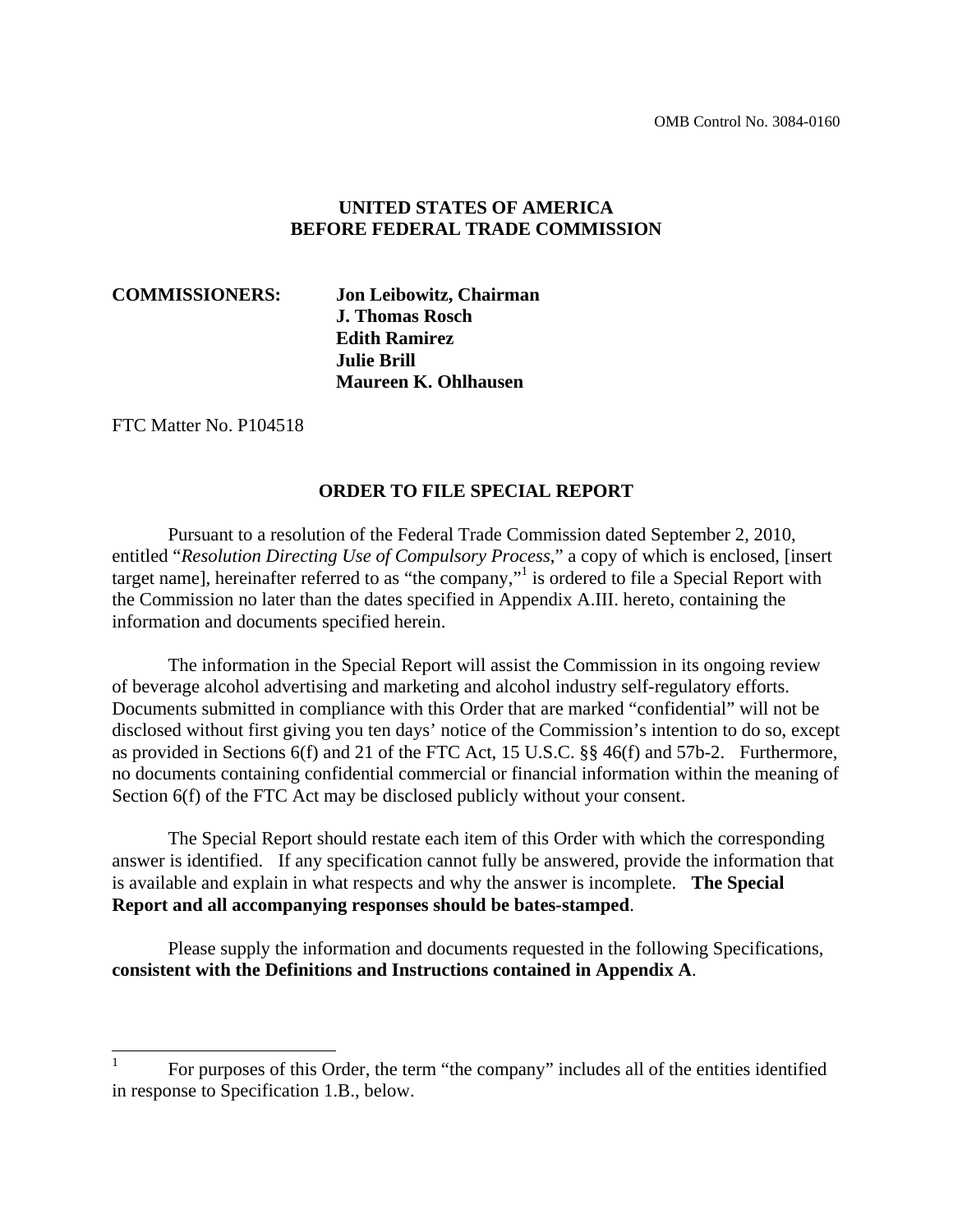#### **SPECIFICATIONS**

#### **Specification 1. Company Background Information, Brands, and Data**

Provide the following background information:

A. Identify by full name, business address, telephone number, and official capacity, the officer of the company who has prepared or supervised the preparation of the company's response to this Order.

B. Fully identify the entity responding to this Order by company name, address, and state of incorporation. In addition, identify each subsidiary, joint venture, affiliated company, partnership, or operation under an assumed name that is owned in whole or in part by the company and that engages in the manufacturing, labeling, advertising, promoting, offering for sale, or sale of any beverage alcohol product in the United States.

C. Identify by name each individual beverage alcohol brand or variety sold by the entities identified in subparagraph 1.B. above, during calendar year 2011, and for each brand or variety, state total sales, net of taxes ("stripped sales"), during calendar year 2011 in dollars and in number of 9-liter or 2.25-gallon cases sold.

D. Produce all documents dated, prepared, or received by the company on or after January 1, 2011 that contain data not otherwise publicly available regarding the demographics of persons under 21 located in the U.S. who have tasted, used, or purchased any beverage alcohol brand manufactured, advertised, or sold by the company.

## **Specification 2. Expenditures**

Report in Appendix B to this  $Order<sup>2</sup>$  the dollar amount expended during calendar year 2011 by the company, whether directly or through its agents, on the advertising, merchandising, or promotion of beverage alcohol products in the United States in each of the categories set forth below (*as defined in Appendix A.I.*):

- A. Television Advertising
- B. Radio Advertising
- C. Magazine Advertising
- D. Newspaper Advertising
- E. Transit Advertising
- F. Outdoor Advertising
- G. Direct Mail Advertising

 $\frac{1}{2}$  An electronic version of Appendix B, an Excel spreadsheet, is provided on the included CD.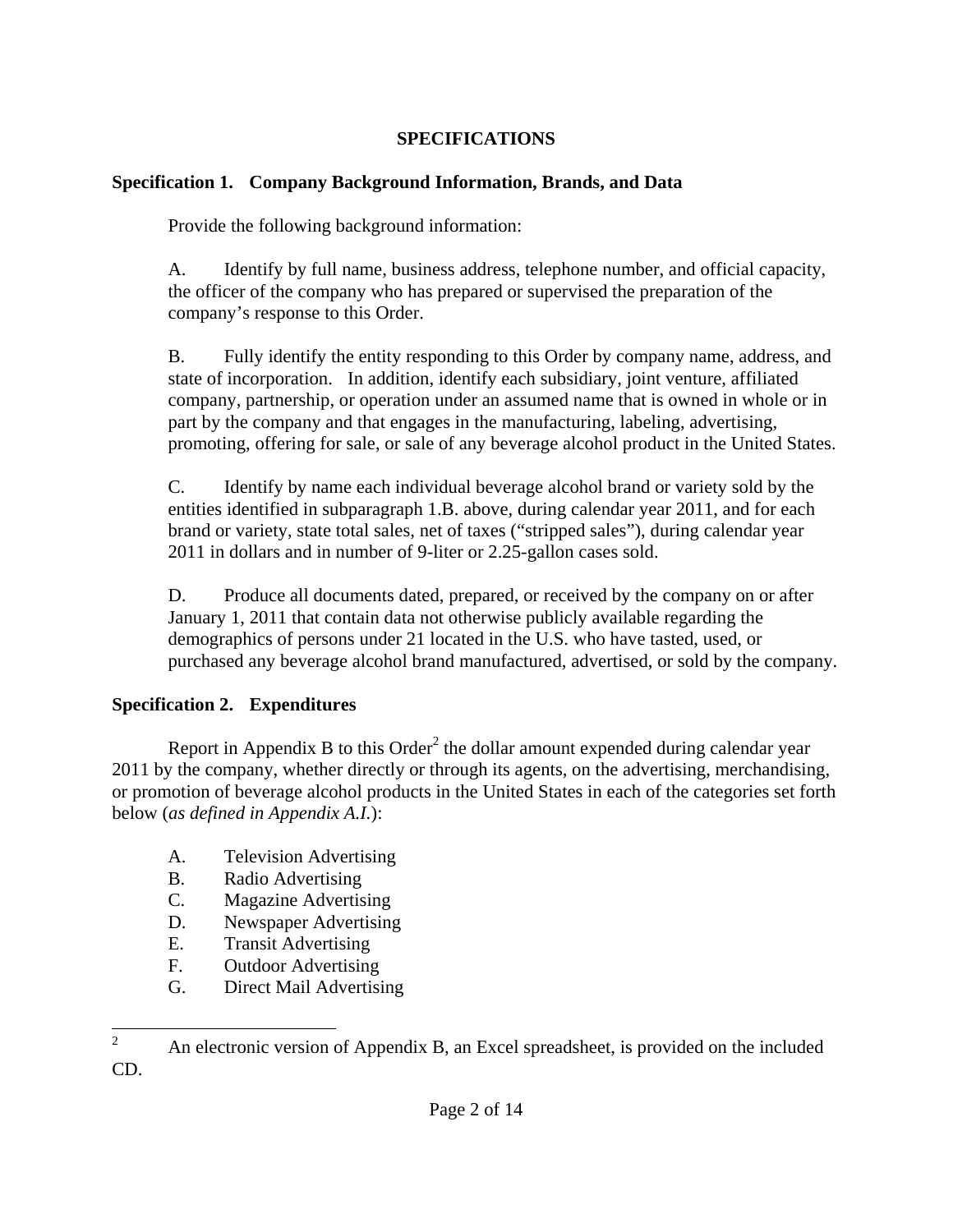- H. Company-Owned or Operated Internet Sites
- I. Other Internet Site Advertising
- J. Other Digital Advertising
- K. Point-of-Sale Advertising: Specialty Item Distribution
- L. Point-of-Sale Advertising: Retail Value-Added Expenditures
- M. Point-of-Sale Advertising: Other
- N. Promotional Allowances
- O. Public Entertainment Events: Not Sports-Related
- P. Sponsorship of Sporting Events, Sports Teams, or Individual Athletes
- Q. Spring Break Promotions
- R. Product Placements
- S. In-Cinema Advertising
- T. Telemarketing
- U. Other
- V. Sports and Sporting Events (Cross-Category)
- W. Social Responsibility Programs and Messages (Cross-Category)

#### **Specification 3. Advertising Placements**

Provide information relating to the placement of advertising:

A. With regard to procedures used by the company, whether directly or through its agents, to facilitate compliance with the advertising placement guidelines contained in the voluntary advertising codes of the Beer Institute, the Distilled Spirits Council of the United States, and/or the Wine Institute, state:

- (i) Which of the 3 voluntary codes the company follows;
- (ii) Whether the company follows another code, such as a company code, that addresses advertising placement;
- (iii) What databases are relied on in making advertising placement decisions;
- (iv) How often post-placement data are reviewed to verify that an advertising placement complied with the guidelines, and what steps are taken if a compliance shortfall is identified; and
- (v) What additional safeguards are in place (such as use of "no buy" lists, use of higher placement standards, media content review, or others) to reduce the likelihood that a non-compliant advertising placement will occur.

B. With regard to each instance of dissemination by the company (including the entities identified in response to Specification 1.B., above) or its agents of an advertisement during the period January 1, 2011 to June 30, 2011, on television and radio, in magazines, in newspapers, and on the Internet, provide on the spreadsheet included in Appendix C to this Order<sup>3</sup> the following information, *consistent with the* 

3

Page 3 of 14 An electronic version of Appendix C, which has separate Excel spreadsheets for TV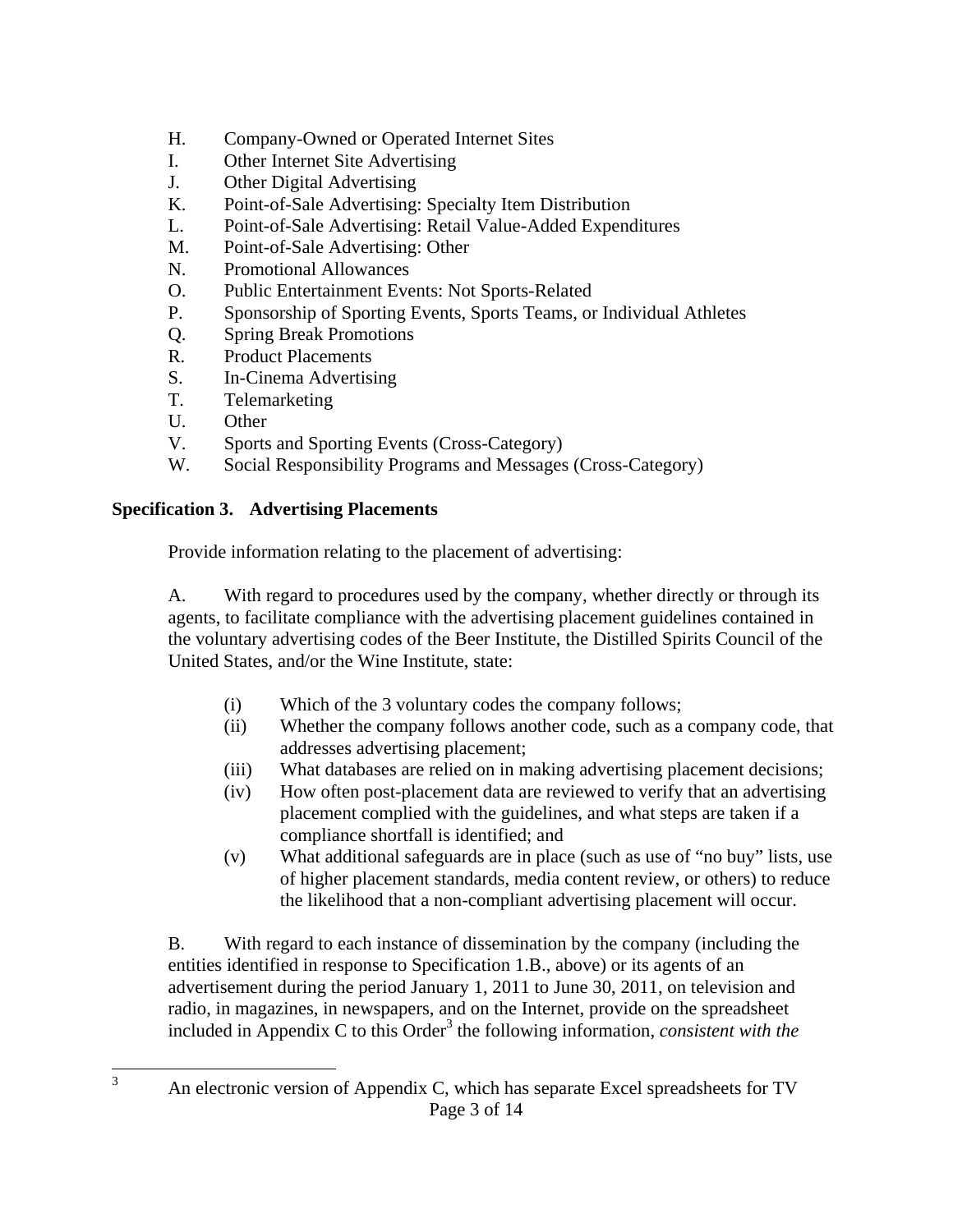- (i) The advertisement's name;
- (ii) The brand advertised;
- (iii) The name of the medium and location of dissemination;
- (iv) The date and time that the advertisement appeared;
- (v) The name of the show during, or in conjunction with, which the advertisement appeared, where applicable;
- (vi) The actual demographics of the audience (number of persons under 21, and number of persons 21 and over) for that dissemination; and
- (vii) The source of the data reported.

In responding to Specification 3.B., please indicate, in the manner instructed on the spreadsheets included in Appendix C, each dissemination that was primarily targeted to Hispanic consumers and each dissemination that was primarily targeted to African-American consumers.

 C. Provide copies of all documents relied on to support the company's responses to Specification 3.B. above.

## **Specification 4. Digital Marketing Practices and Data Collection**

- A. Provide information relating to Company-Owned or Operated Internet Sites:
	- (i) Identify by name and URL each website service operated by or on behalf of the company, whether directly or through its agents, at any time during calendar year 2011.
	- (ii) With respect to each URL identified, please indicate what information, if any, is collected and/or maintained from a visitor to the site and by whom, including but not limited to: at the initial landing page, or during or after any registration process. Describe how such information is used to deliver advertising to consumers in the future.
	- (iii) State any restrictions or prohibitions, contractual, technological, or otherwise, on the company's and each third party's collection or use of information collected and/or maintained from a visitor to each website identified above.
	- (iv) For each website identified, describe in detail the mechanism(s) used, if any, by the company to deter entry by persons under age 21.
	- (v) Describe the company's information collection, maintenance, aggregation,

 $\overline{a}$ National Placements, TV Regional/Local Placements, Radio Placements in 6+ PPM Markets, Radio Placements in 12+ Markets, Magazine Placements, Newspaper Placements, and Internet Placements, is provided on the included CD.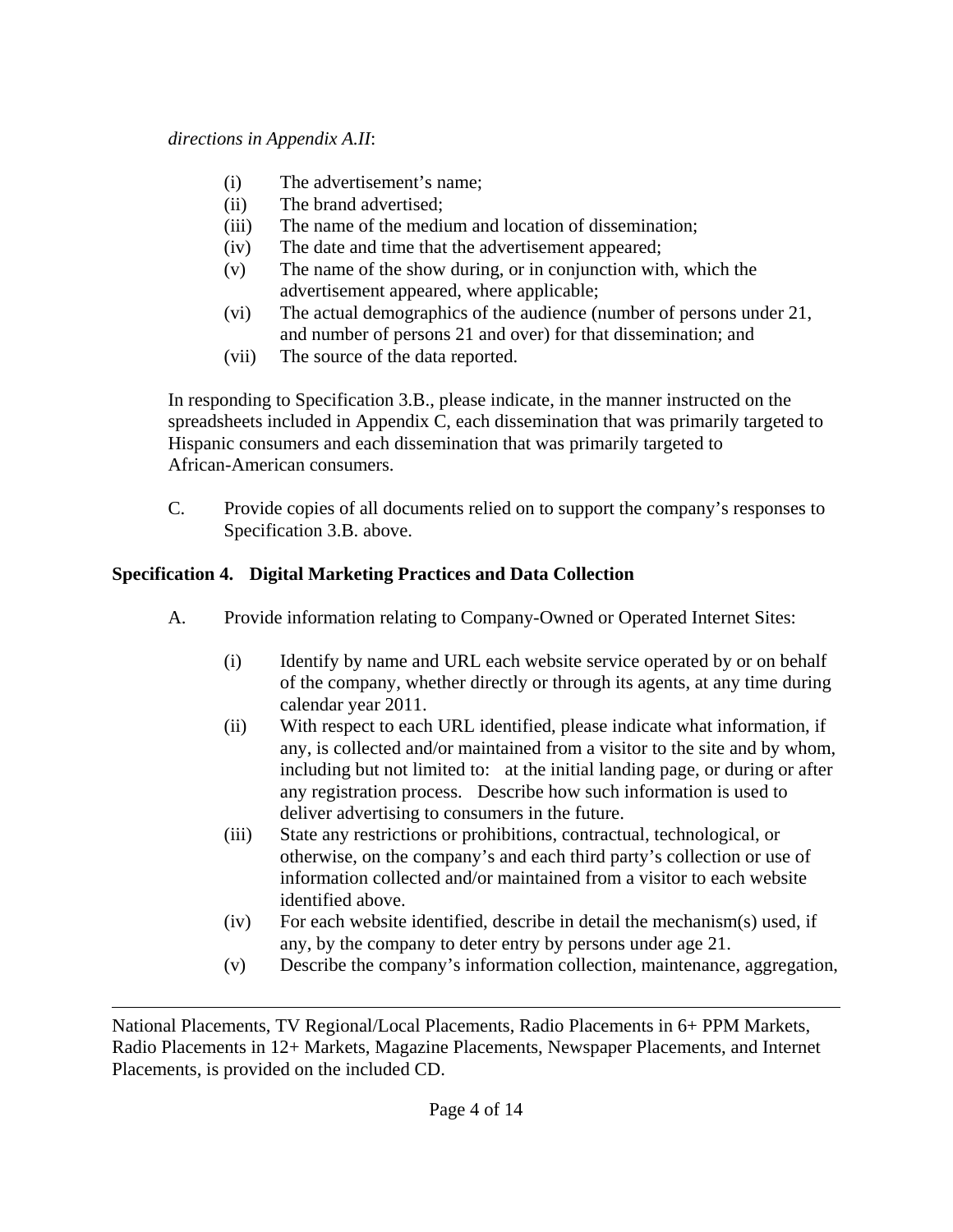and tracking practices with respect to any visitor identified as being under age 21.

- (vi) For each website identified, provide a screen shot of the site's landing page, as well screen shots for each page of the website, if any, that depicts an age-screening mechanism; and provide a screen shot of the privacy policy posted on the site.
- (vii) Describe in detail any analytics or technologies used to identify or profile visitors to the website and how that information is used.
- (viii) Describe company policies, including standards as well as methods and frequency of monitoring and enforcement, governing the content of Company-Owned or Operated Internet Sites, including user-generated content.
- B. Provide information relating to Other Internet Site and Other Digital Advertising Campaigns:
	- (i) Identify all Other Internet Site (*as defined in Appendix A.I.I.*) and Other Digital Advertising (*as defined in Appendix A.I.J.*) campaigns promoting any of the company's brands listed in response to Specification 1.C. above at any time from January 1, 2011 to June 30, 2011. For each campaign identified, provide samples of (or list and describe in detail, if providing samples is not practicable), the specific advertising and/or promotional activities involved.
	- (ii) With respect to each campaign: indicate what information, if any, is collected and/or maintained from any consumer, including but not limited to threshold information, and information collected and/or maintained during or after any registration process; identify each entity that collects such information, and describe how such information is used to deliver advertising to consumers in the future; and provide a screenshot of the privacy policy made available to consumers with regard to that campaign.
	- (iii) State any restrictions or prohibitions, contractual, technological, or otherwise, on the company's and each third party's collection or use of information collected and/or maintained from each campaign.
	- $(iv)$  For each campaign, describe in detail the mechanism $(s)$  used, if any, by the company to deter entry by persons under age 21.
	- (v) Describe the company's information collection, maintenance, aggregation, and tracking practices with respect to any consumer of any campaign identified as being under age 21.
	- (vi) Describe in detail any analytics or technologies used to identify or profile consumers of each campaign, and how that information is used.
	- (vii) Describe company policies, including standards as well as methods and frequency of monitoring and enforcement, governing the content of each campaign, including user-generated content.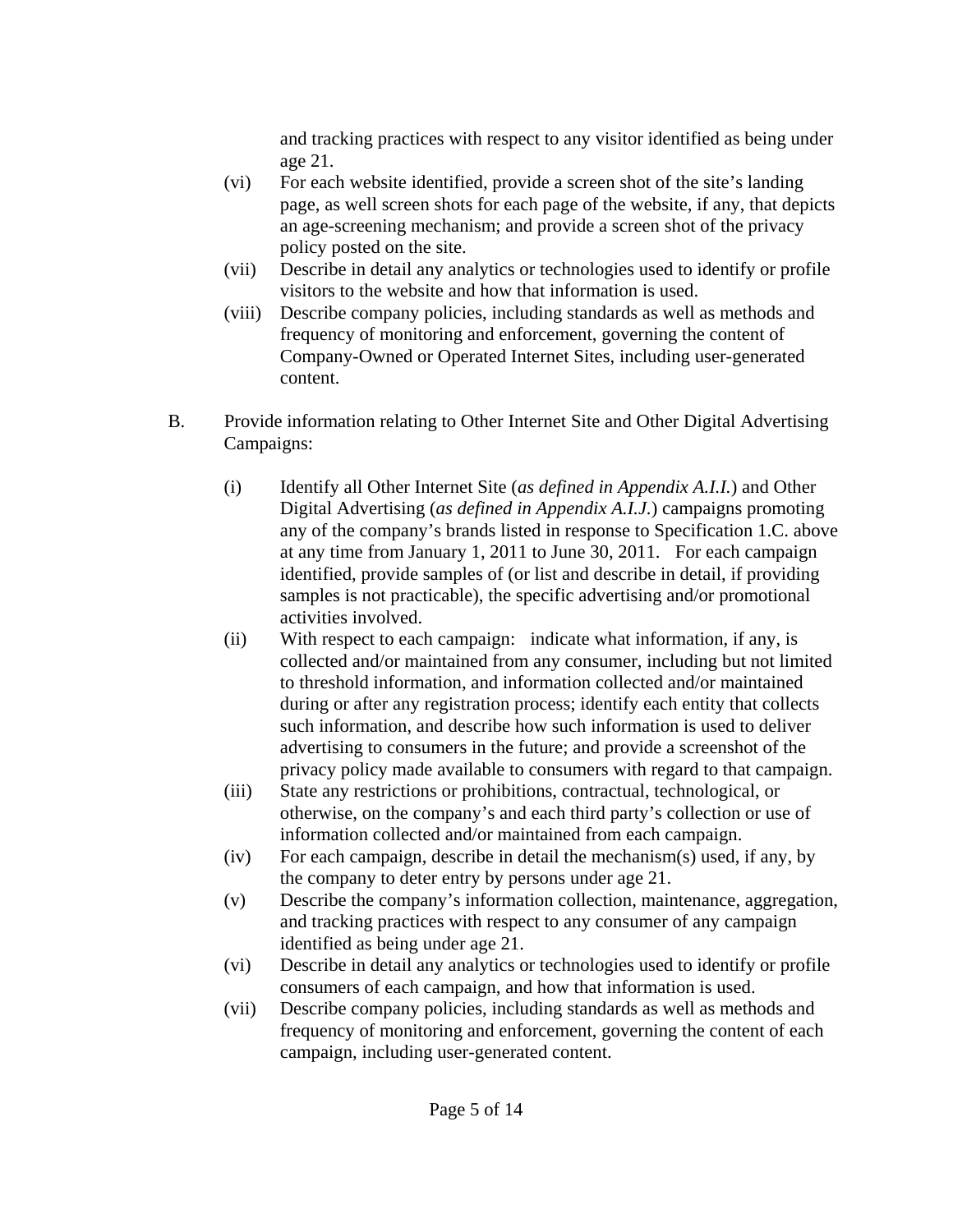C. Provide all marketing or consumer research studies sponsored or commissioned by the company since January 1, 2010 through the date of your completed response regarding Company-Owned or Operated Internet Sites, Other Internet Sites, or Other Digital Advertising, including the effectiveness of any particular types of campaigns in increasing interest in or consumption of any of the company's brands.

#### **Specification 5. Lesser-Known Media Program Descriptions**

- A. If the company reported expenditures in Specification 2, Categories G (Direct Mail Advertising), J (Other Digital Advertising), K (Point-of-Sale Advertising: Specialty Item Distribution), L (Point-of-Sale Advertising: Retail Value Added), N (Promotional Allowances), O (Public Entertainment Events: Not Sports Related), P (Sponsorship of Sporting Events, Sports Teams, or Individual Athletes), Q (Spring Break Promotions), R (Product Placements), S (In-Cinema Advertising), T (Telemarketing), U (Other), or W (Social Responsibility Programs and Messages), briefly describe the types of programs and events funded by efforts in each such category, as well as what efforts the company engages in to ensure that such funds are expended consistent with the voluntary advertising codes of the company, the Beer Institute, the Distilled Spirits Council of the United States, and/or the Wine Institute.
- B. With respect to Product Placements<sup>4</sup> for the period from January 1, 2011 to June 30, 2011, please identify, in the manner instructed on the spreadsheet included in Appendix D, the type of entertainment vehicle in which a product placement was made, the title of the specific entertainment vehicle, the specific brand advertised in each such placement; and any consideration paid in connection with such placement. Describe in detail the mechanism(s) used, if any, by the company, to reduce the likelihood that persons under age 21 were exposed to such vehicles or product placements.

 Penalties may be imposed under applicable provisions of federal law for failure to file Special Reports or for filing false reports.

 $\overline{a}$ 

<sup>4</sup> For purposes of Specification 5.B. only, "product placement" is defined as "permitting, promoting, or procuring the integration of any beverage alcohol product, logo, signage, trade name, or package into a television or radio program, motion picture, music video, music recording, online virtual world, electronic game, or other form of entertainment programming."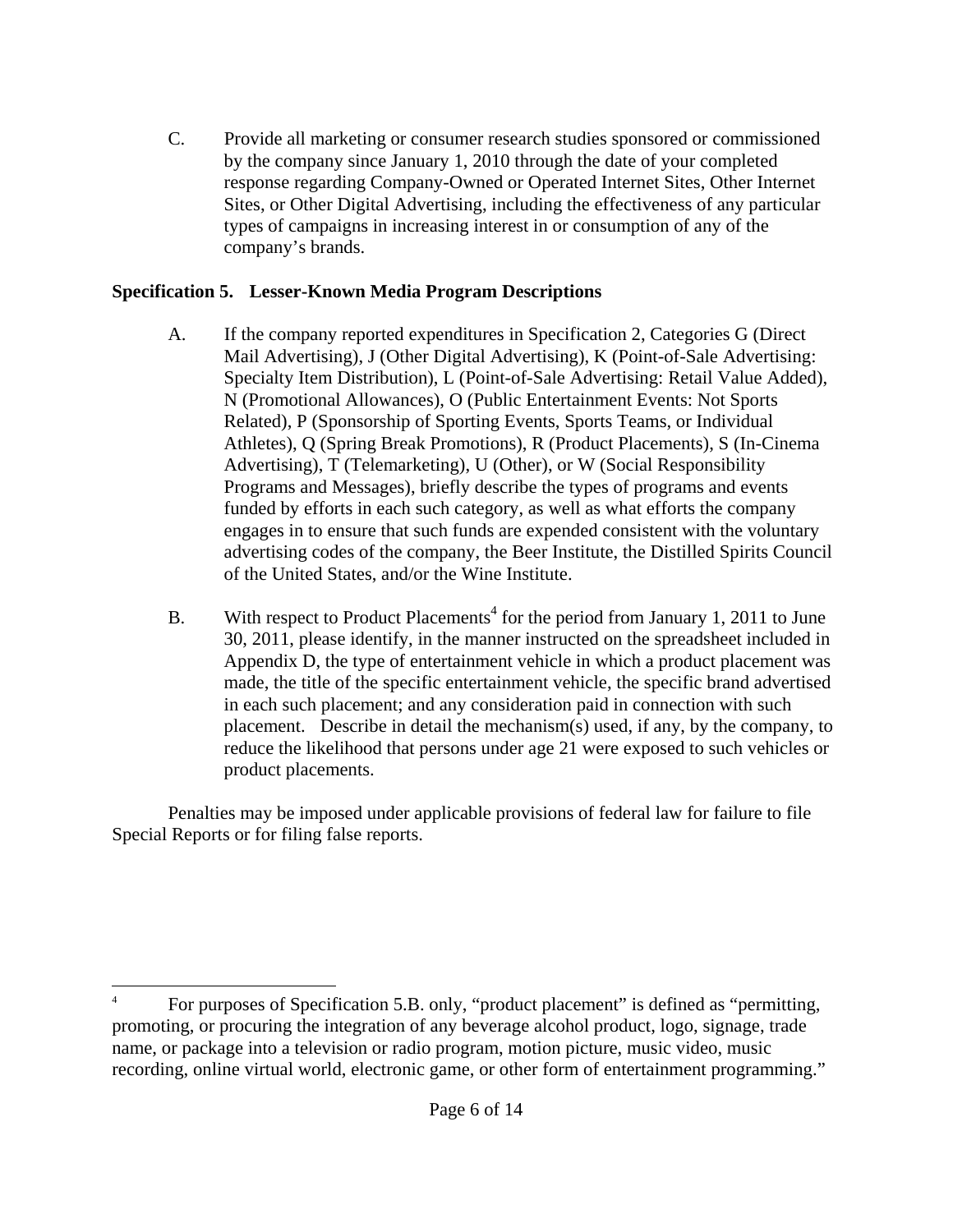The Special Report responses called for in this Order are to be filed on or before the dates set forth on Appendix A.III.

By direction of the Commission.

 $\overline{\phantom{a}}$  , and the contract of the contract of the contract of the contract of the contract of the contract of the contract of the contract of the contract of the contract of the contract of the contract of the contrac Jon Leibowitz Chairman

SEAL

Date of Order: April 6, 2012

The Special Report required by this Order, or any inquiry concerning it, should be addressed to the attention of:

Janet M. Evans Division of Advertising Practices, Federal Trade Commission NJ-3212 Washington, D.C. 20580 (202) 326-2125 phone (Evans) (202) 326-3259 facsimile jevans@ftc.gov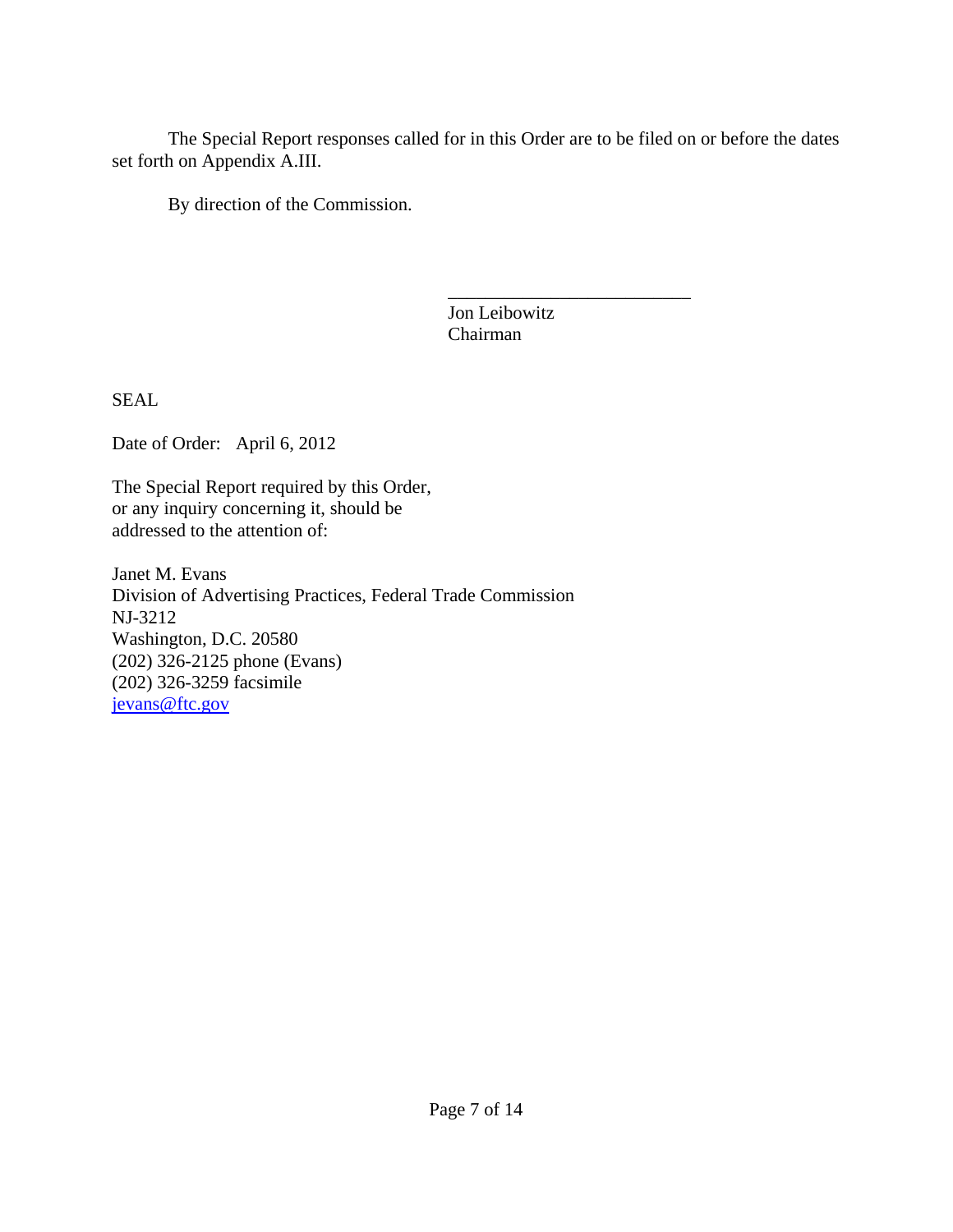#### DEFINITIONS AND INSTRUCTIONS

#### **I. Reportable Expenditure Definitions**

These definitions of reportable advertising, merchandising, or promotion expenditures track the Categories set forth in Specification 2 of the Order to File Special Report. Please provide information for each category in dollars. In responding to Specification 2, *exclude expenditures targeted to the trade*, such as expenditures for promotions in trade magazines or password-protected Internet sites targeted to the trade.

## **A. Television Advertising**

 Definition: Television advertising on broadcast, cable, or satellite channels, including spot ads, long-form commercials, and sponsored programming (such as televised events bearing the name of or stated to be sponsored by an alcohol brand or company); **allocate** such expenditures among: (a) advertising placed for national distribution on: (i) broadcast, (ii) cable, or (iii) satellite television; and (b) regional or local advertising placed on: (i) broadcast, (ii) cable, or (iii) satellite television. This category *excludes* expenditures in connection with Product Placements (defined in Category R).

## **B. Radio Advertising**

 Definition: Radio advertising including spot ads, long-form commercials, and sponsored programing (such as radio broadcast events bearing the name of or stated to be sponsored by an alcohol brand or company); **allocate** such expenditures among: (a) advertising on subscription based satellite radio channels; (b) advertising in markets where the audience is measured by a syndicated data source (such as Arbitron); and (c) advertising in unmeasured markets. This Category *excludes* expenditures in connection with Product Placements (defined in Category R).

## **C. Magazine Advertising**

 Definition: Advertising placed in magazines or other print media. This category *excludes* Newspaper Advertising (defined in Category D), Direct Mail Advertising (defined in Category G), and Spring Break Promotions (defined in Category Q).

## **D. Newspaper Advertising**

 Definition: Advertising placed in newspapers, including national, regional, and local papers, and advertising placed in free-standing inserts to newspapers. This Category *excludes* expenditures for Magazine Advertising (defined in Category C), Direct Mail Advertising (defined in Category G), and Spring Break Promotions (defined in Category Q).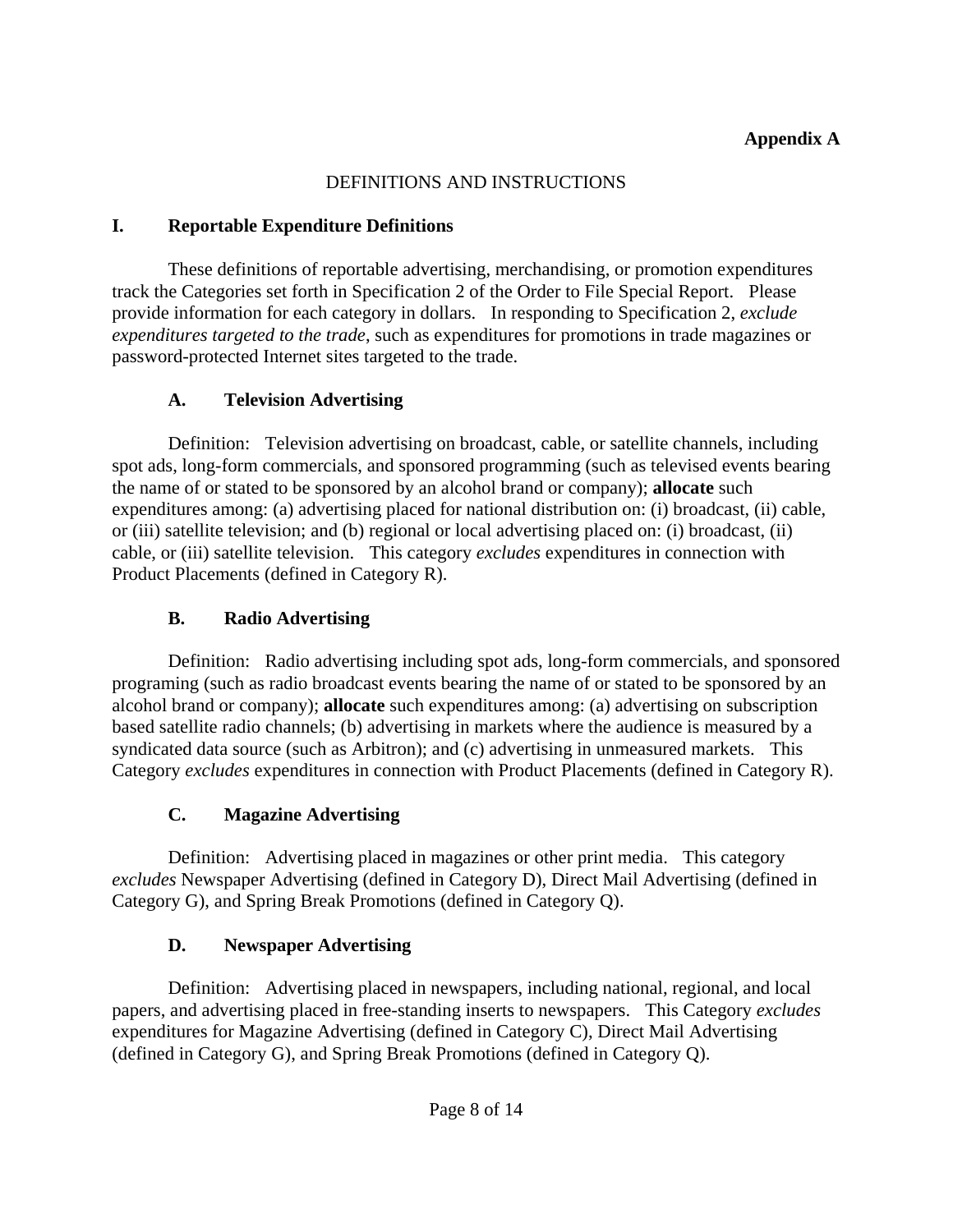#### **E. Transit Advertising**

 Definition: Advertising on or within private or public vehicles and all advertisements placed at, on or within any bus stop, taxi stand, transportation waiting area, train station, airport, or any other transportation facility.

## **F. Outdoor Advertising**

 Definition: Advertising on billboards; signs, placards or posters placed on outdoor street furniture, kiosks, shopping malls (whether open-air or enclosed), pay telephone booths, parking space bumpers or other advertising in parking lots or garages, or trash receptacles; airplane banners; and any other advertisements placed outdoors regardless of their size. This category *excludes* expenditures in connection with Transit Advertising (defined in Category E), Point-of-Sale Advertising: Other (defined in Category M), Public Entertainment Events: Not Sports-Related (defined in Category O), or Sponsorship of Sporting Events, Sports Teams, or Individual Athletes (defined in Category P).

## **G. Direct Mail Advertising**

 Definition: Advertising circulars or other printed matter that are sent directly through the mail to consumers. This category *excludes* expenditures in connection with Magazine Advertising (defined in Category C) and Newspaper Advertising (defined in Category D).

## **H. Company-Owned or Operated Internet Sites**

 Definition: Any company-owned or operated Internet site (including any site operated by an agent on the company's behalf) that contains information about the company's beverage alcohol brands or beverage alcohol products, and that can be accessed by persons located in the United States, regardless of where the site is located or the Internet address of the site or page. This category *includes but is not limited to* official company or brand Internet sites, and company-sponsored pages (including brand pages), videos, channels, or feeds on Internet sites such as Facebook, YouTube, Twitter, Four-Square, Tumblr, etc. Expenditures include but are not limited to the cost of developing, creating, maintaining, monitoring, and updating the site, page, banner, or other form of on-line advertising. **Allocate** these expenditures between (a) sites other than social media and (b) social media sites.

## **I. Other Internet Site Advertising**

 Definition: Advertising on Internet sites other than Company-Owned or Operated Internet Sites, that can be accessed by persons located in the United States, including, but not limited to, the use of hyperlinks, banner or pop-up advertisements, mouseovers, streaming video, sponsored-text advertising, search keywords, and advertising in chat rooms, weblogs, bulletin boards, listservs, in online virtual worlds, on social networking sites, on social gaming sites, and/or on video sharing sites. Expenditures include but are not limited to the cost of developing,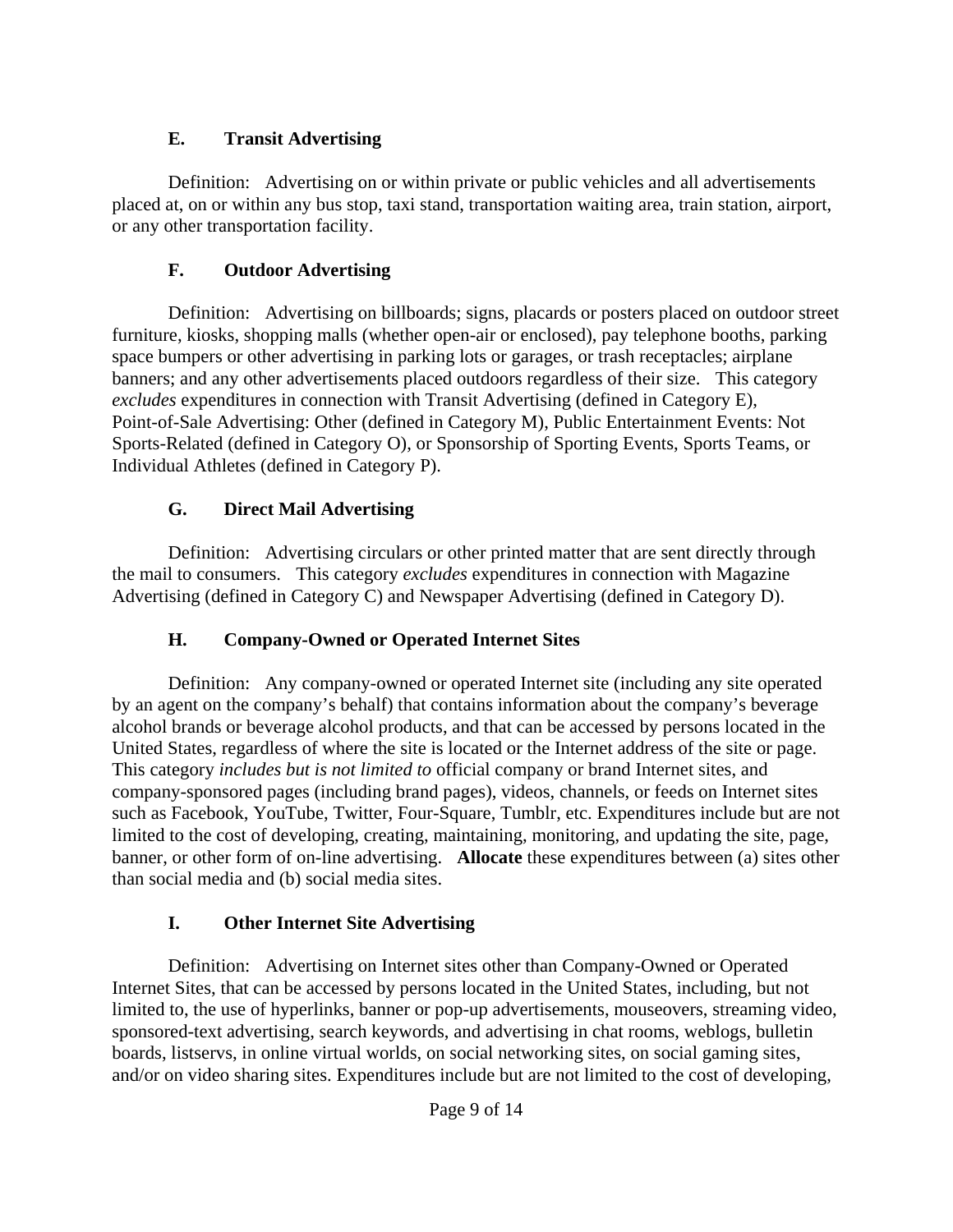creating, maintaining, monitoring, and updating the site, page, banner, or other form of on-line advertising. **Allocate** these expenditures between (a) advertising on sites other than social media and (b) advertising on social media sites.

## **J. Other Digital Advertising**

 Definition: Advertising and promotional content visible on, or that can interact with, personal computers (PC) and other digital devices, including personal digital assistants, portable media players, portable gaming devices, wireless tablet computers, or mobile phones, whether or not Internet-enabled. This category *includes but is not limited to* expenditures for electronic mail (email) messages, short message service (SMS text) or multimedia (MMS) messaging, instant messaging (IM), microblogging (*e.g.*, tweets, twit-backs on Twitter), tell-a-friend viral messaging, picture messaging, user-generated content (such as messages, photos, or videos) that is posted by the company, bar code print ads that can interact with mobile phones, mobile broadcasts, mobile video, mobile or PC applications and widgets, games, downloads, podcasts, or "webisodes." This category excludes expenditures in connection with Company-Owned or Operated Internet Sites (defined in Category H) and Other Internet Site Advertising (defined in Category I).

# **K. Point-of-Sale Advertising: Specialty Item Distribution**

 Definition: All net costs (deducting payments by consumers) of distributing items other than beverage alcohol products, whether distributed by sale, redemption of coupons, or otherwise. **Allocate** these expenditures between items that (a) bear the name, logo, or any portion of the package of any brand or variety of beverage alcohol product sold by the company and (b) do not bear the name, logo, or any portion of the package of any brand or variety of beverage alcohol products sold by the company. *Exclude* costs associated with distributing non-alcohol items in connection with Point-of-Sale: Retail Value-Added Expenditures (defined in Category L). This category *excludes* expenditures in connection with Spring Break Promotions (defined in Category Q).

# **L. Point-of-Sale Advertising: Retail Value-Added Expenditures**

 Definition: Expenditures for promotions involving: (a) free beverage alcohol products (*e.g.,* buy two, get one free), whether or not the free beverage alcohol products are physically bundled together with the purchased beverage alcohol products, including all expenditures and costs associated with the value added to the purchase of beverage alcohol products (*e.g.*, all associated excise taxes paid on the free beverage alcohol products); and (b) free non-alcohol products items (*e.g.,* buy two, get a can opener) including all expenditures and costs associated with the value added to the purchase of beverage alcohol products. This category *excludes* expenditures in connection with Spring Break Promotions (defined in Category Q).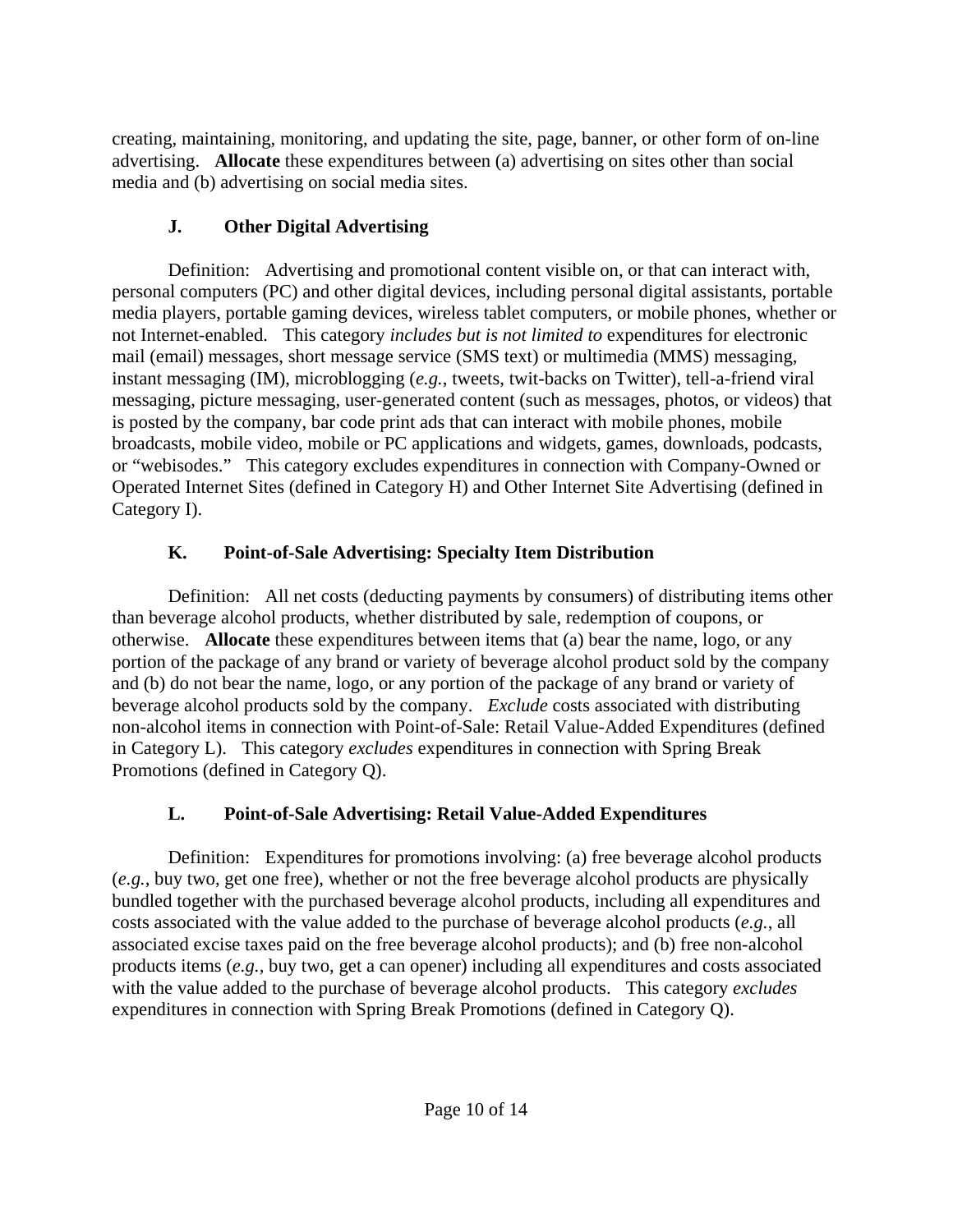#### **M. Point-of-Sale Advertising: Other**

 Definition: Expenditures for advertising and promotions at on-premise or off-premise locations where beverage alcohol can be purchased. This category *excludes* expenditures in connection with Point-of-Sale: Specialty Item Distribution (defined in Category K), Point-of-Sale: Retail Value-Added Expenditures (defined in Category L), Public Entertainment Events: Not Sports-Related (defined in Category O), Sponsorship of Sporting Events, Sports Teams, or Individual Athletes (defined in Category P), and Spring Break Promotions (defined in Category Q).

#### **N. Promotional Allowances**

 Definition: Allowances paid to retailers or wholesalers/distributors for development and distribution of consumer-directed advertising and promotional efforts, but *excluding* expenditures specifically designated to be expended for advertising and promotions in Categories A-M and O-T, which expenditures should be reported in the appropriate category. **Allocate** such expenditures between payments to (a) retailers and (b) wholesalers/distributors. This category *excludes* expenditures in connection with Spring Break Promotions (defined in Category Q).

#### **O. Public Entertainment Events: Not Sports-Related**

 Definition: Public entertainment events that are not sports-related, such as appearances by musicians, comedians, celebrities, or other entertainers or public figures, bearing or otherwise displaying the company name or logo, the name, logo, or any portion of the package of any of the company's beverage alcohol brands, or otherwise referring or relating to beverage alcohol, including all expenditures made by the company in promoting and/or sponsoring such events; **allocate** these expenditures between (a) adult-only facilities and (b) general audience facilities. This category *excludes* expenditures in connection with Television or Radio Advertising (defined in Categories A and B), Company-Owned or Operated Internet Sites, Other Internet Site Advertising, and Other Digital Advertising (defined in Categories H, I, and J, respectively), Point-of-Sale Advertising: Other (defined in Category M), and Sponsorship of Sporting Events, Sports Teams, or Individual Athletes (defined in Category P). "Adult-only facility" means a facility or restricted area (whether open-air or enclosed) where the operator ensures or has a reasonable basis to believe that no underage person is present and includes company-sponsored private parties and event hospitality tents. A facility or restricted area need not be permanently restricted to adults in order to constitute an adult-only facility, provided that the operator ensures or has a reasonable basis to believe that no underage person is present during the event or time period in question. For purposes of this Order, the term "underage" means younger than twenty-one (21) years of age.

## **P. Sponsorship of Sporting Events, Sports Teams, or Individual Athletes**

Definition: Sponsorship of sporting events, sports teams, or individual athletes. "Sports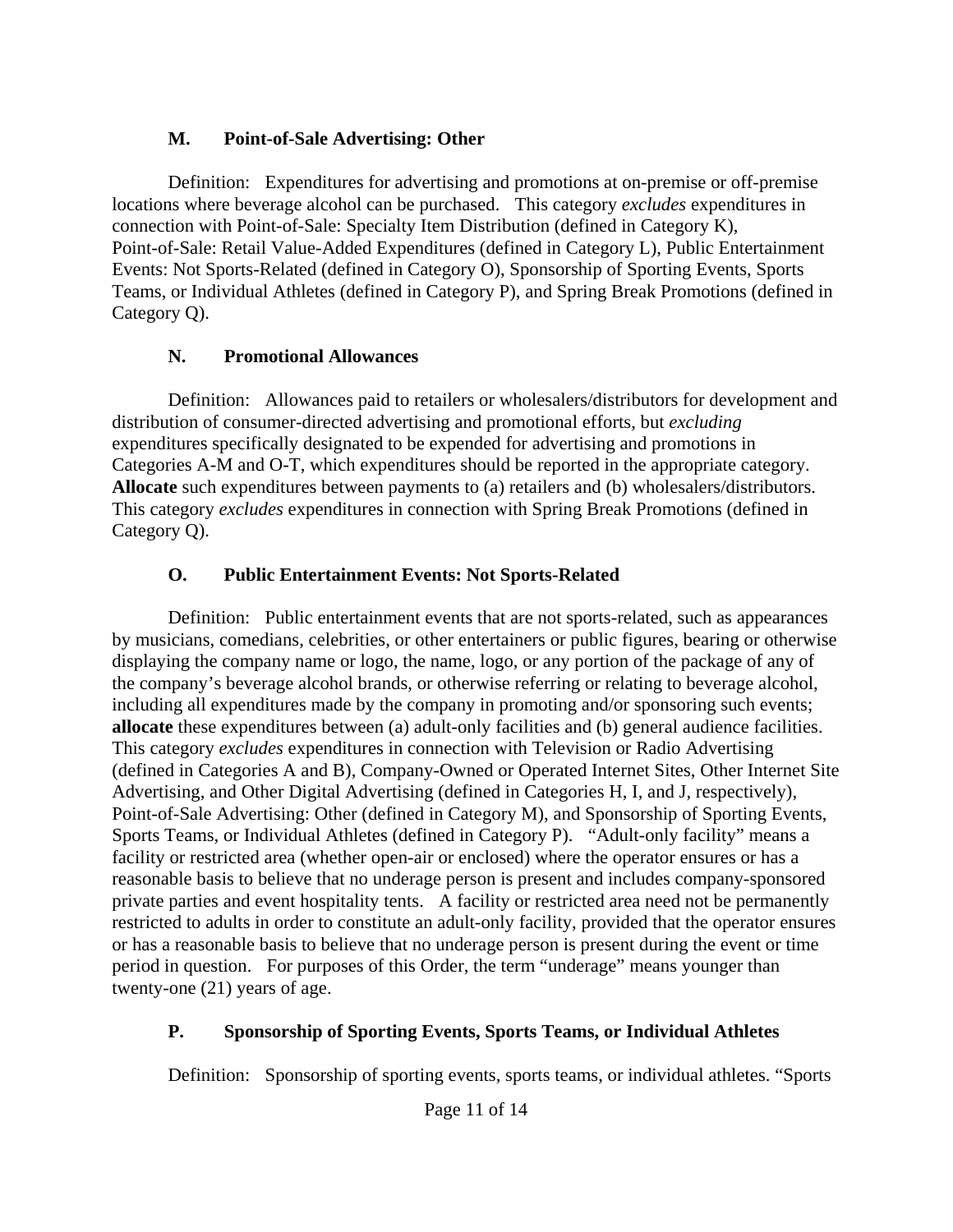teams or individual athletes" includes but is not limited to competitors in football, basketball, baseball, soccer, hockey, tennis, wrestling, golf, karate, judo, weight lifting, volleyball, skiing, skating, sailing, boating, equestrian, rodeo, automobile, race car, funny car, motorcycle, bicycle, truck, monster truck, tractor-pull, fishing, and hunting events, competitions, tournaments, and races. This category *excludes* expenditures in connection with Television and Radio Advertising (defined in Categories A and B), Company-Owned or Operated Internet Sites, Other Internet Site Advertising, and Other Digital Advertising (defined in Categories H, I, and J, respectively), Point-of-Sale Advertising: Other (defined in Category M), and Public Entertainment Events: Not Sports-Related (defined in Category O).

#### **Q. Spring Break Promotions**

 Definition: Expenditures for advertising and promotion of college or university "spring break" events, including vacation trips, cruises, beach or pool parties, and on-premise and off-premise events where beverage alcohol can be purchased.

## **R. Product Placements**

 Definition: The dollar value of consideration provided in connection with permitting, promoting, or procuring the integration of any beverage alcohol product, logo, signage, trade name, or package into a television or radio program, motion picture, music video, music recording, online virtual world, electronic game, or other form of entertainment programming; such expenditures would include, for example, the dollar value of alcohol beverages or logoed items (such as clothing or signage) provided, or expenditures by the company to cross-promote a film or program in which a placement occurs. This category *excludes* expenditures incurred to screen requests for product placements.

## **S. In-Cinema Advertising**

 Definition: Expenditures for advertising and promotions delivered prior to or in conjunction with the viewing of a motion picture in a cinema. This category *excludes*  expenditures in connection with Public Entertainment Events: Not Sports-Related (defined in Category O), Product Placements (defined in Category R), or any other category listed above.

## **T. Telemarketing**

 Definition: Expenditures associated with the placement of telephone calls for the purpose of selling a good or service or the maintenance or operation of incoming telephone lines that allow consumers to participate in any promotion or hear pre-recorded product messages, but excluding costs associated with having customer service representatives available for responding to consumer complaints or questions.

## **U. Other**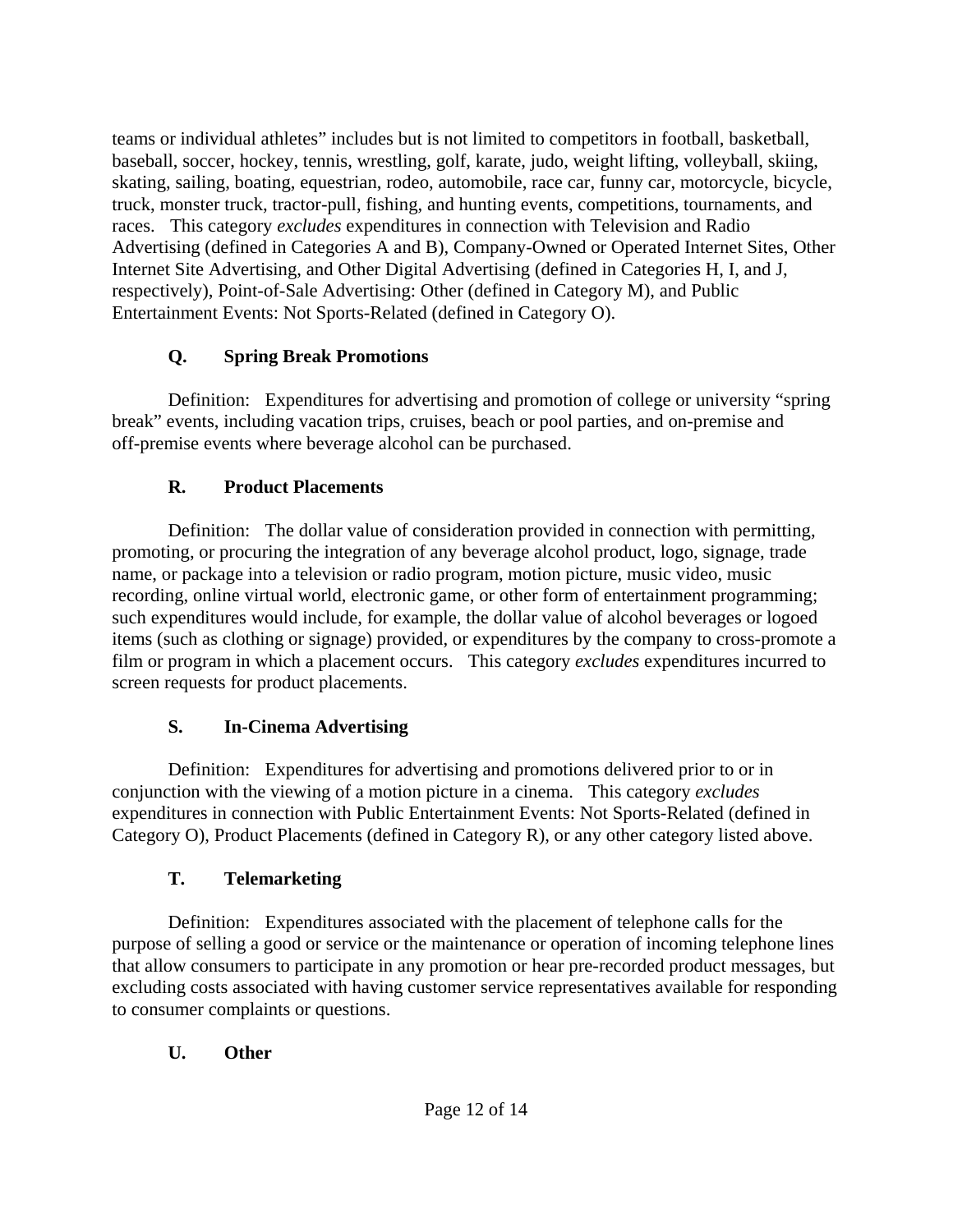Definition: Any advertising or promotional expenditures not covered by another category. Specify the total amount on Appendix B, and briefly describe the subject matter of each such expenditure.

#### **V. Sports and Sporting Events (Cross-Category)**

 Definition: "Sports and sporting events" include but are not limited to football, basketball, baseball, soccer, hockey, golf, tennis, wrestling, karate, judo, weight lifting, volleyball, skiing, skating, sailing, boating, equestrian, rodeo, automobile, race car, funny car, motorcycle, bicycle, truck, monster truck, tractor-pull, fishing, and hunting events, competitions, tournaments, and races. Report all items including but not limited to all expenditures connected with or related to the sponsoring, advertising, or promotion of sports or sporting events, including support of an individual or a group sports or racing team, and purchase of, or support for, sports or racing equipment, uniforms, sports or racing facilities and/or training facilities, and all expenditures for advertising including but not limited to print, television, radio, billboards, or banners in the name of the company or any of its beverage alcohol products in a sports or racing facility, on a scoreboard or in conjunction with the reporting of sports or racing results; and all expenditures connected with the production, offer, sale, or provision without fee of all functional promotional items at or in connection with a sporting or racing event, including but not limited to, clothing, hats, bags, posters, sporting or racing goods, and equipment. **Allocate** between (a) expenditures for college sports and sporting events and (b) all others. The expenditures reported in this category are intended to be duplicative of expenditures listed above for Categories A-T. For example, televised ball games sponsored by an alcohol brand, reported in Category A, and untelevised events for a sponsored sports teams, reported in Category P, would also be reported in Category V. Do not report any expenditures in this category that have not also been reported in Categories A-T.

#### **W. Social Responsibility Programs and Messages (Cross-Category)**

 Definition: Expenditures by the company to support social responsibility programs and messages. The expenditures reported in this category may or may not be duplicative of expenditures listed for Categories A-T.

#### **II. Audience Demographics Directions**

 These directions shall be used in responding to Specification 3.B.'s request for the *actual* demographics of the audience for an advertisement. In formatting data in response to Specification 3.B., please use the model spread sheet attached as Appendix C to this Order.

 **A. Television ads**. Provide, for the program in which or adjacent to which the ad appeared, the quarterly average demographic data for that program in that timeslot; if programspecific data is not available, provide the quarterly average demographic data for the daypart in which the ad appeared. Thus, for ads appearing in March 2011, the company should provide the average program data for the period from January 1, 2011 to March 31, 2011. For regional or